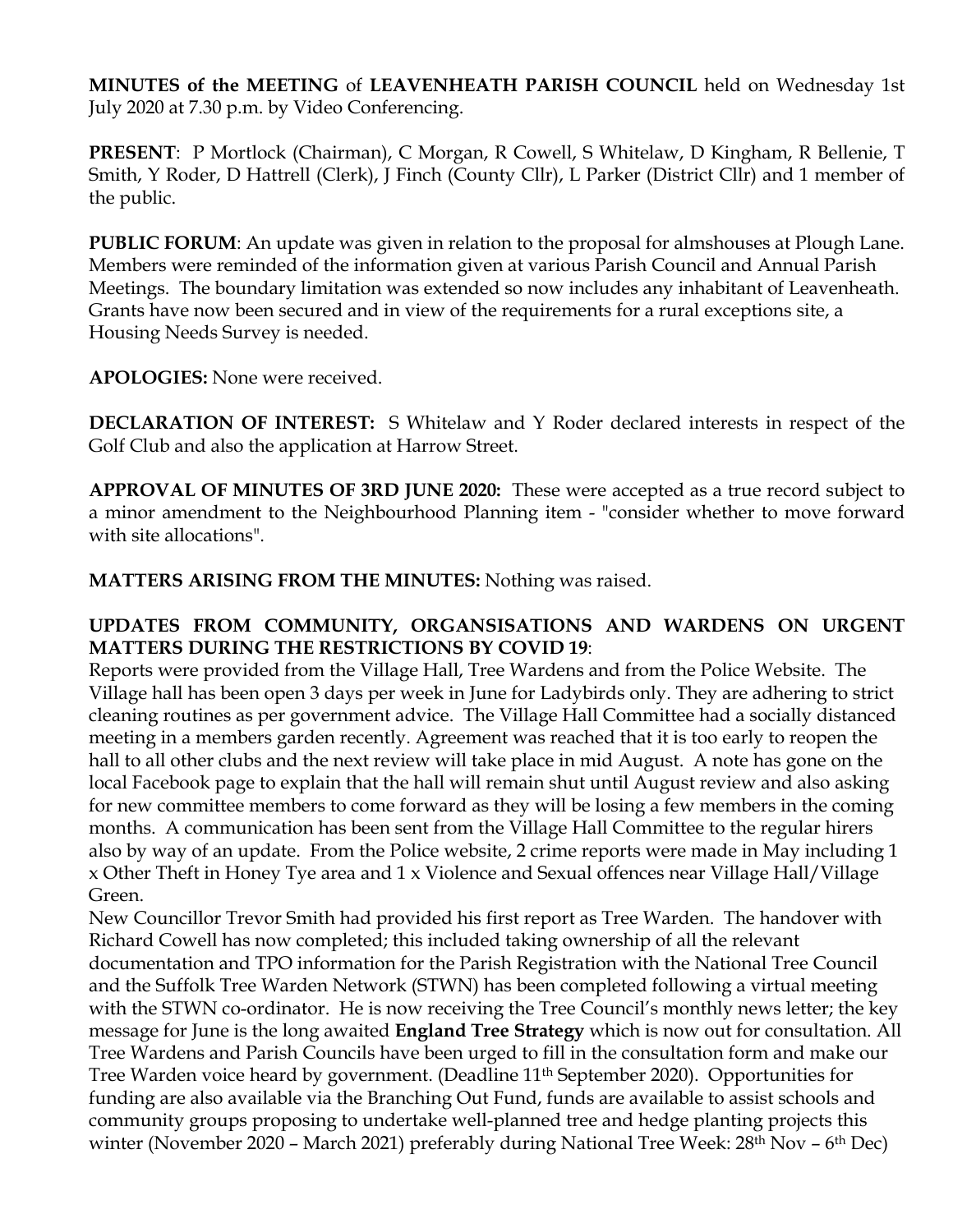100% grants available from £300 to £1500, this will enable the Parish to purchase any trees required for both the village and Royston Wood. Finally site visits made to Royston Wood and Cherry Wood in Stoke by Nayland with the Chairman to look at the condition of the woods and consider potential improvements and works required. As the lockdown eases some key messages for us all. **Monitoring tree health on regular walks** e.g. oak processionary moth (don't get too close) and ash dieback – taking photos if you can is a great way to record what you see. **Monitoring planning applications** – via our local planning portal keep an eye on trees and development. **Keeping an eye out for suspect tree activities** and reporting incidents to our Tree Warden. Suspected illegal tree felling can also be reported to the Forestry Commission. At the Village Green, the Committee will be reviewing the strict cleaning regime among other measures required for Play Park re-opening.

**BABERGH DISTRICT COUNCIL REPORT:** District Councillor Lee Parker attended and had provided a written report ahead of the meeting. This covered Discretionary Business Grants, Tackling Climate change, celebrations for Armed Forces Week, approval of outline planning for 64 homes in Boxford and full planning permission for 100 homes in Acton. Both developments will bring Affordable Housing. Encouragement is being given for residents to shop locally, CIFCO property investments continue despite coronavirus, however, the plans for Sudbury Town Centre have been set back. Babergh Communities are due to receive nearly £300,000 in funding. Guidance is available to support the opening of Village Halls/Community Buildings. Normal arrangements for collection of the CIL has resumed. He praised the Suffolk wide effort in response to the Covid-19 challenge including the "Stick with It Suffolk" message. He felt everyone at the District Council were getting more experienced at working from home, so it was feeling more like business as usual. He was questioned about the recent decision in Boxford which went against the views in the Village and the Neighbourhood Planning Group and was outside the settlement boundary. He explained that details reasons were given for the refusal of the previous 80 homes. It was considered that those reasons had been addressed with the new application for 64 homes. The Neighbourhood Plan in Boxford was not advanced enough to hold any weight. L Parker urged members to take heart that as the Neighbourhood Plan at Leavenheath progresses it will increasingly influence future decisions. He advised that the Appeal at Hartest was dismissed due to the Neighbourhood Plan.

**SUFFOLK COUNTY COUNCIL REPORT:** County Cllr J Finch attended and reported on Covid-19 related news including the critical test and trace. They can now respond to outbreaks on a local basis. People undertaking journeys on buses are being encouraged to travel at quieter times if they can. The temporary relaxation of concessionary travel rules will end shortly. The County Council's Renewable Energy Fund is open to eligible businesses looking to reduce their carbon footprint through solar power. Virtual Events will take place on the subject of fostering and adoption as demand has increased significantly. On the buses, the usage is not typical due to Covid-19 and the temporary bus stops are to remain for now.

**NEIGHBOURHOOD PLANNING UPDATE:** The Neighbourhood Planning Group was due to meet shortly. Matters are progressing and the Group is working closely with the Consultants. Consideration would be given to a Housing Needs Survey and potential Site Allocations.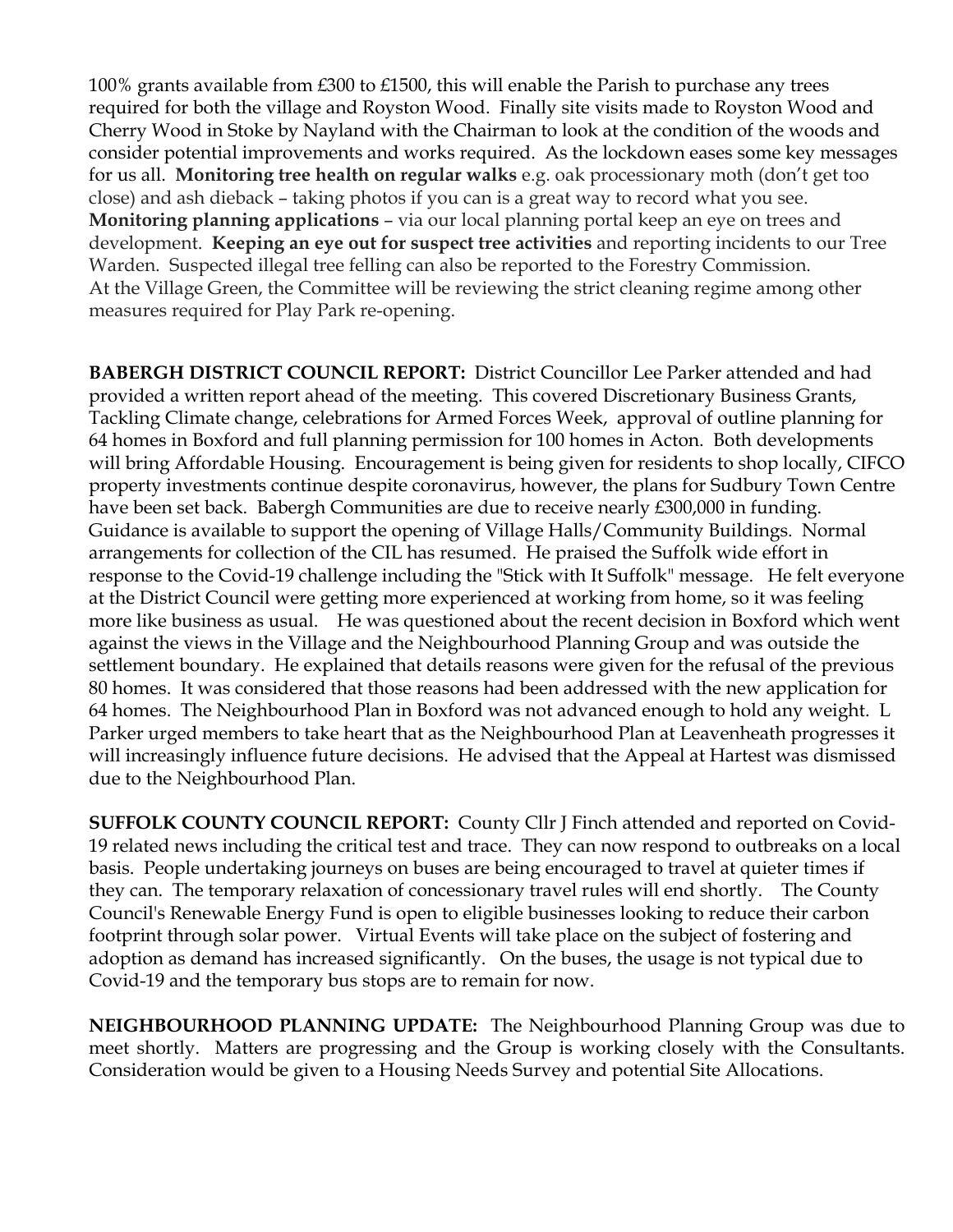**CORRESPONDENCE:** On-going correspondence were discussed. It was agreed to support the organiser of the community response to Covid-19 for the Village by keeping the emergency phone in place. Details of the costs involved will be considered for reimbursement between meetings.

**URGENT HIGHWAYS SAFETY MATTERS**: A Stoke Road resident has suggested that 30 mph is painted on the road when the lining is renewed on Stoke Road.

**FINANCE:** The Bank Balances as at 1st July are £47146.42 in the Community Account and £15504.38 in the Rate Reward Account making a total of £62650.80.

The following pre-agreed payments were made: -

| Cheque No.            | Amount | Payee                  | <b>Details</b>     |
|-----------------------|--------|------------------------|--------------------|
| As at 1st July        |        |                        |                    |
| <b>Funds Transfer</b> | 457.44 | D K Hattrell           | Clerk's Salary     |
| Funds Transfer        | 100.40 | Inland Revenue Only    | Clerk's Deductions |
| Funds Transfer        | 163.76 | <b>SCC Pension ACC</b> | Clerk's Pension    |
| Funds Transfer        | 330.00 | Stoke by Nayland Club  | V Green Contract   |

Consideration was given to the cost of a new Defibrillator at the Hare and Hounds pub to be coordinated by the existing team who look after the one at the Village Hall. Approval of the cost was proposed by the Chairman, seconded by C Morgan and unanimously carried. The Chairman confirmed the grounds maintenance has resumed at the Village Green and an Invoice was being forwarded. Members agreed minor expenditure to repair a fence post at the Village Green. The agreement with the Neighbourhood Planning Consultants was passed for signing which will be arranged between meetings.

**REPORTS AND QUESTIONS FROM CHAIRMAN AND MEMBERS :** It was agreed to put Charity Payments on the Agenda for the August Meeting **- Action Clerk.** It was agreed to put Maintenance to Village Assets on the Agenda for August **- Action Clerk. "**Ideas to Improve the Village" and "Unresolved Items List" will return to the Agenda again before long and the timing can be agreed at the August Meeting - **Action Clerk**. The hedge is overgrown along the path between Maple Way and the A134.

The meeting closed at **9.03 p.m**.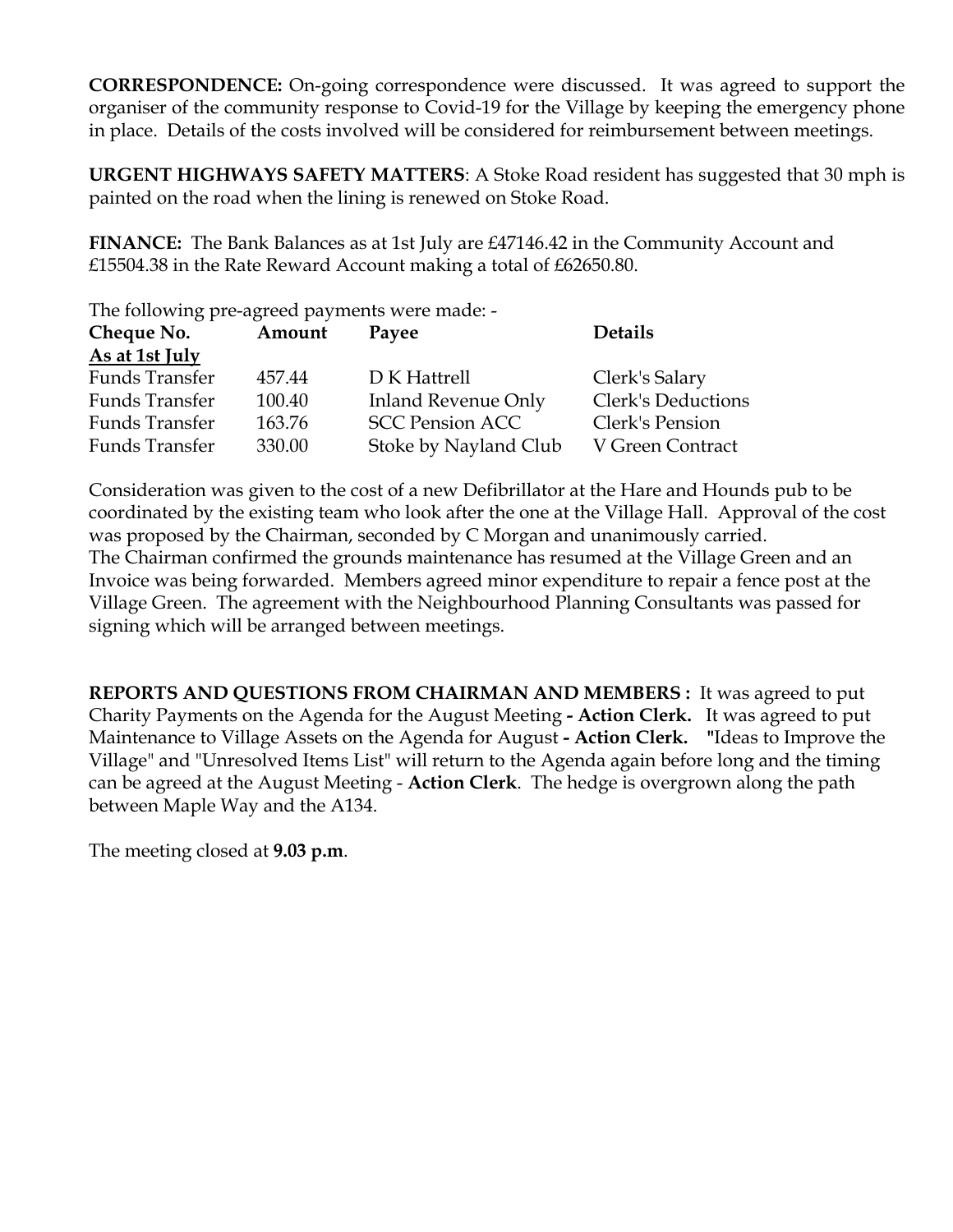## **Planning Meeting on 1st July 2020**

*The following decisions were advised from the Planning Authority:-*

**DC/19/01849 - Application to erect 4 dwellings following demolition of existing buildings at The Lion, Honey Tye, Leavenheath**– Planning Permission was granted – Leavenheath Parish Council submitted objections.

The following applications were discussed: -

**1) DC/20/01942 - Application for change of use of land to seasonal wedding venue incorporating two gazebos, temporary timber seating, event tipi, ancillary cabin, 10 overnight guest tipis, car parking and landscaping at Stoke by Nayland Hotel, Keepers Lane, Leavenheath** – R Bellenie gave a report on behalf of the Planning Group. She explained the concerns over loss of amenities in particular noise and the security surrounding the proposal. They are currently looking at planning policy to strengthen concerns. The deadline has been extended to the 7<sup>th</sup> July and the planning officer is on maternity leave, so details of the new case officer were awaited. R Bellenie attended a meeting with M Manning the Manager at Stoke by Nayland Club together with the Stoke by Nayland Parish Council planning team. Matters discussed and updates are summarised below:

- Noise They had a test wedding last year, subsequently they carried out another test using the sound system they are looking to purchase. They are going to release the report/information that was prepared from the second sound test and it will be uploaded onto the planning application, so we can expect this at some point for review. They have said they would not find it suitable to have live bands unless the drums were electric drums so that they could control the noise levels and acoustics from it.
- Security and overnight pods They have said that the pods will most likely be removed as they are not sure it would work well, due to having to supply security guards overnight, and they cannot control the noise easily. This will not however be removed from the planning application it appears.
- Lighting they will be looking to install some soft LED type lights for way finding.
- Fireworks these are permitted anyway, but they will only use their current two suppliers and only in the normal locations (across the reservoirs).They have a list of local horse/animal owners that they contact in this event.
- Toilets and showers these will be fully plumbed in using an existing water source in the cabin and a Klargester type system for sewage.